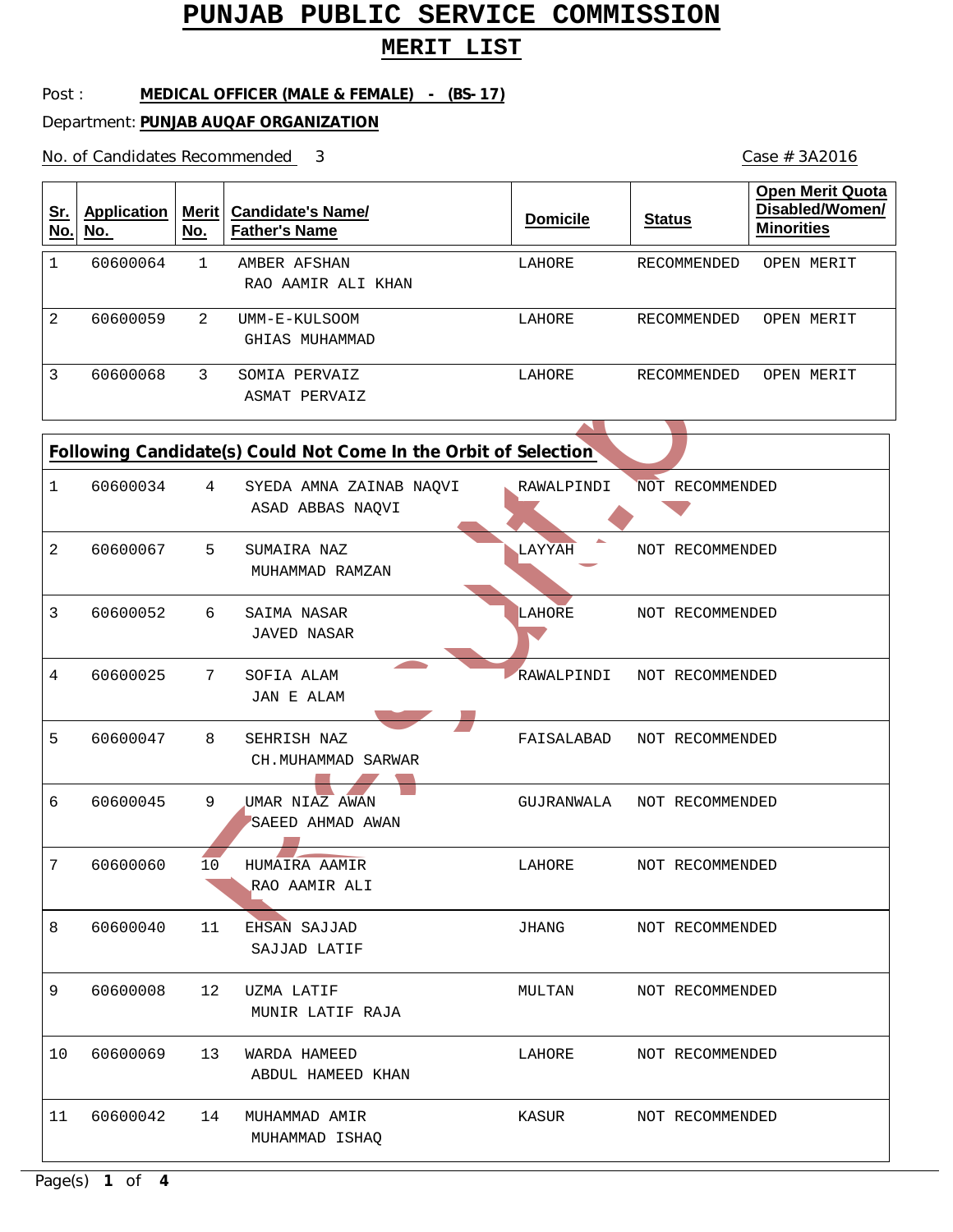### **MERIT LIST**

#### Post : **MEDICAL OFFICER (MALE & FEMALE) - (BS-17)**

Department: **PUNJAB AUQAF ORGANIZATION**

No. of Candidates Recommended

| <u>Sr.</u><br>No. | <b>Application</b><br>No. | Merit<br>No. | <b>Candidate's Name/</b><br><b>Father's Name</b> | <b>Domicile</b>   | <b>Status</b>               | <b>Open Merit Quota</b><br>Disabled/Women/<br><b>Minorities</b> |
|-------------------|---------------------------|--------------|--------------------------------------------------|-------------------|-----------------------------|-----------------------------------------------------------------|
|                   |                           |              |                                                  |                   |                             |                                                                 |
| 12                | 60600054                  | 15           | ASMA ISHAQUE<br>MUHAMMAD ISHAQUE                 | LAHORE            | NOT RECOMMENDED             |                                                                 |
| 13                | 60600071                  | 16           | DR FARHANA NAZ<br>BULAND IQBAL                   |                   | SHEIKHUPURA NOT RECOMMENDED |                                                                 |
| 14                | 60600044                  | 17           | AHMAD ABDULLAH<br>MUSHTAQ AHMAD                  |                   | SHEIKHUPURA NOT RECOMMENDED |                                                                 |
| 15                | 60600022                  | 18           | NUZHAT BATOOL<br>AZHAR ABBAS                     | <b>MULTAN</b>     | NOT RECOMMENDED             |                                                                 |
| 16                | 60600037                  | 19           | HUMA SHARIF<br>MIRZA MUHAMMAD SHARIF             | <b>GUJRANWALA</b> | NOT RECOMMENDED             |                                                                 |
| 17                | 60600058                  | 20           | AISHA SAJEELA GILL<br>NAZAR HUSSAIN              | LAHORE            | NOT RECOMMENDED             |                                                                 |
| 18                | 60600013                  | 21           | TOOBA MANZOOR<br>MANZOOR AHMAD KHADIM            | LAHORE            | NOT RECOMMENDED             |                                                                 |
| 19                | 60600014                  | 22           | DR. MARIA OVAIS<br><b>OVAIS AHMED</b>            | BAHAWALPUR        | NOT RECOMMENDED             |                                                                 |
| 20                | 60600009                  | 23           | MUHAMMAD YOUSAF<br>ABDUL GHAFOOR                 | M. GARH           | NOT RECOMMENDED             |                                                                 |
|                   | 21 60600073               | 24           | FARHAT NAZIR<br>NAZIR AHMED                      | D.G. KHAN         | NOT RECOMMENDED             |                                                                 |
| 22                | 60600029                  | 25           | ISMAT ULLAH<br>RAHMAT ULLAH                      |                   | D.G. KHAN NOT RECOMMENDED   |                                                                 |
| 23                | 60600015                  | 26           | MUHAMMAD SHUAIB<br>NAZIR HUSSAIN                 |                   | SHEIKHUPURA NOT RECOMMENDED |                                                                 |
| 24                | 60600020                  | 27           | MUHAMMAD AMJAD ALI<br>MUBARAK ALI                |                   | FAISALABAD NOT RECOMMENDED  |                                                                 |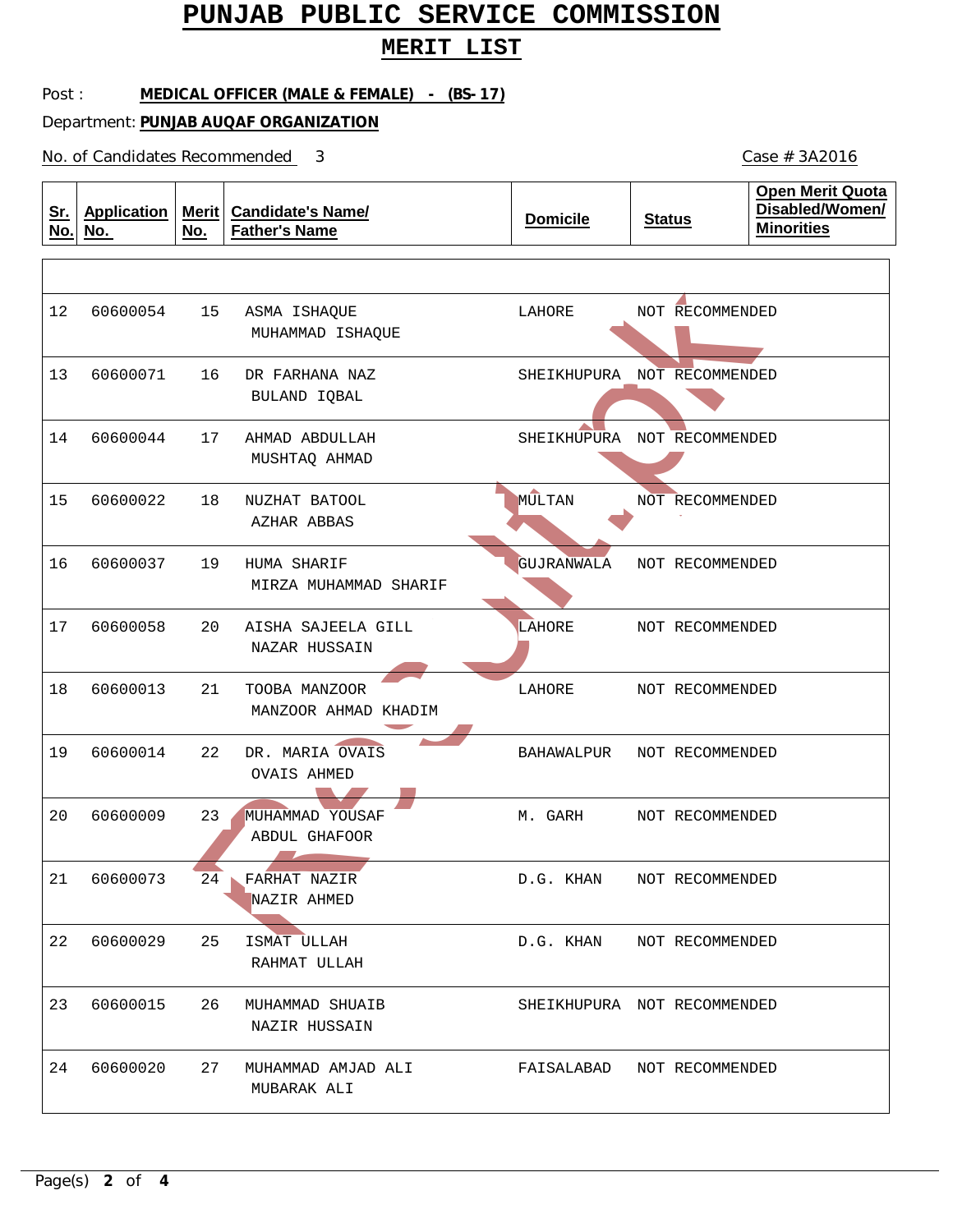### **MERIT LIST**

#### Post : **MEDICAL OFFICER (MALE & FEMALE) - (BS-17)**

Department: **PUNJAB AUQAF ORGANIZATION**

No. of Candidates Recommended

| <u>Sr.</u><br>No. | <b>Application</b><br>No. | Merit  <br>No. | <b>Candidate's Name/</b><br><b>Father's Name</b> | <b>Domicile</b>   | <b>Status</b>   | <b>Open Merit Quota</b><br>Disabled/Women/<br><b>Minorities</b> |
|-------------------|---------------------------|----------------|--------------------------------------------------|-------------------|-----------------|-----------------------------------------------------------------|
|                   |                           |                |                                                  |                   |                 |                                                                 |
| 25                | 60600016                  | 28             | NOOR UN NISA<br>JAVED IOBAL                      | SARGODHA          | NOT RECOMMENDED |                                                                 |
| 26                | 60600006                  | 29             | HUMAIRA AJMAL<br>MUHAMMAD AJMAL TANVEER          | R.Y. KHAN         | NOT RECOMMENDED |                                                                 |
| 27                | 60600032                  | 30             | MUEEN UD DIN AFTAB<br>AFTAB MOHY UD DIN GOHAR    | LAHORE            | NOT RECOMMENDED |                                                                 |
| 28                | 60600065                  | 31             | TAYYIB MUSHTAQ<br>MUSHTAQ AHMAD                  | D.G. KHAN         | NOT RECOMMENDED |                                                                 |
| 29                | 60600017                  | 32             | SHAHBAZ HAIDER<br>ZAHOOR AHMED                   | KHANEWAL          | NOT RECOMMENDED |                                                                 |
| 30                | 60600019                  | 33             | SADIA AKHTAR<br>SYED SHAKOOR HUSSAIN             | LAHORE            | NOT RECOMMENDED |                                                                 |
| 31                | 60600056                  | 34             | RABIA ISLAM<br>ISLAM MUSTAFA                     | <b>BAHAWALPUR</b> | NOT RECOMMENDED |                                                                 |
| 32                | 60600048                  | 35             | AYESHA IRAM<br>SANA ULLAH                        | D.G. KHAN         | NOT RECOMMENDED |                                                                 |
| 33                | 60600024                  | 36             | DR.ANJLA ASHFAQ<br>MUHAMMAD ASHFAQ ZIA           | NAROWAL           | NOT RECOMMENDED |                                                                 |
| 34                | 60600051                  | 37             | SYED ALI RAZA<br>MEHDI ZAMAN SHAH                | FAISALABAD        | NOT RECOMMENDED |                                                                 |
| 35                | 60600007                  | 38             | MUHAMMAD ASHFAQ ASHRAF<br>MUHAMMAD ASHRAF        | SIALKOT           | NOT RECOMMENDED |                                                                 |